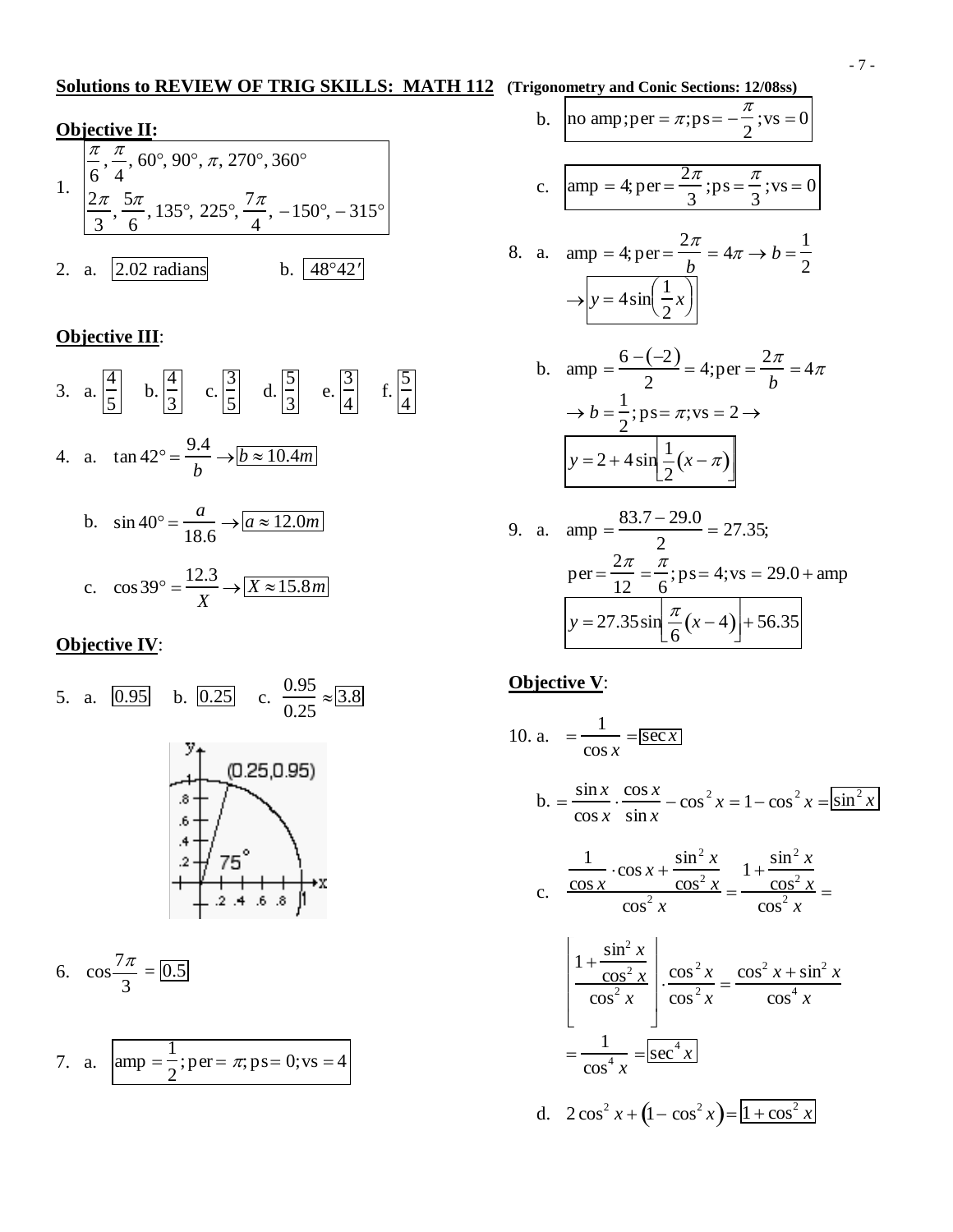- 8 -

d. 
$$
\tan 2\theta = \frac{\sin 2\theta}{\cos 2\theta} = \frac{2\sin \theta \cos \theta}{\cos^2 \theta - \sin^2 \theta}
$$

$$
= \frac{2\left(\frac{2}{3}\right)\left(-\frac{\sqrt{5}}{3}\right)}{\left(-\frac{\sqrt{5}}{3}\right)^2 - \left(\frac{2}{3}\right)^2} = \frac{4\sqrt{5}}{9}
$$

$$
= \frac{-\frac{4\sqrt{5}}{9}}{\frac{1}{9}} = \boxed{-4\sqrt{5}}
$$

#### **Objective VII**:



16.  $\cos A = \frac{6.9}{15.6}$ 15.8  $\rightarrow$  *A* =  $\cos^{-1}$ 0.4367  $\rightarrow$  $A \approx 64.1^\circ$ 

#### **Objective VIII**:

- 17. a.  $\sin x(\cos x \sin x) = 0$  $\rightarrow$  sin  $x = 0$  or cos  $x - \sin x = 0 \rightarrow$  $\sin x = 0 \rightarrow x = 0$  or  $x = \pi$  $\cos x - \sin x = 0 \rightarrow \cos x = \sin x \rightarrow$  $1 = \frac{\sin x}{x}$ cos *x*  $\rightarrow$  1 = tan *x*  $\rightarrow$  *x* =  $\frac{\pi}{4}, \frac{5\pi}{4}$ 4  $x = 0, \frac{\pi}{4}, \pi, \frac{5\pi}{4}$ 4 b.  $\tan^2 x = 3 \rightarrow \tan x = \pm \sqrt{3} \rightarrow$ 
	- $x = \frac{\pi}{2}$ 3  $,\frac{2\pi}{3},\frac{4\pi}{3},\frac{5\pi}{3}$ 3 c.  $2\cos 2x = \sqrt{3} \rightarrow \cos 2x = \frac{\sqrt{3}}{2}$ 2  $\rightarrow$  $2x = \frac{\pi}{4} + 2\pi k \rightarrow x = \frac{\pi}{4} + \pi k$  OR

$$
2x = \frac{11\pi}{6} + 2\pi k \rightarrow x = \frac{11\pi}{12} + \pi k \rightarrow
$$

11. a. 
$$
\cos^2 \theta - \sin^2 \theta = (1 - \sin^2 \theta) - \sin^2 \theta
$$
  
=  $1 - 2\sin^2 \theta$ 

b.  $\cos \theta + \sin \theta \tan \theta = \cos \theta + \sin \theta \cdot \frac{\sin \theta}{\theta}$  $\cos\theta$ 

$$
= \frac{\cos^2 \theta}{\cos \theta} + \frac{\sin^2 \theta}{\cos \theta}
$$

$$
= \frac{\cos^2 \theta + \sin^2 \theta}{\cos \theta}
$$

$$
= \frac{1}{\cos \theta} = \sec \theta
$$

### **Objective VI**:

12. a.  $\sqrt{2\sin 40^\circ \cos 40^\circ}$ 

12. a. 
$$
\frac{250 \text{ A} \cdot \text{COS 10}}{2} \times \frac{\theta}{2} < \frac{360^{\circ}}{2} \rightarrow 135^{\circ} < \frac{\theta}{2} < 180^{\circ}
$$
  
\n
$$
\rightarrow \cos \frac{\theta}{2} \text{ is neg } \rightarrow \boxed{\cos \frac{\theta}{2} = -\sqrt{\frac{1 + \cos \theta}{2}}}
$$
  
\n13. a. 
$$
\sin^2 \theta + \cos^2 \theta = 1 \rightarrow \left(\frac{2}{3}\right)^2 + \cos^2 \theta = 1
$$
  
\n
$$
\rightarrow \frac{4}{9} + \cos^2 \theta = 1 \rightarrow \cos^2 \theta = \frac{5}{9}
$$
  
\n
$$
\rightarrow \cos \theta = \pm \frac{\sqrt{5}}{3}, \text{ and since } \theta \text{ is located in}
$$
  
\nquadrant II,  $\cos \theta < 0 \rightarrow \boxed{\cos \theta = -\frac{\sqrt{5}}{3}}$   
\nb. 
$$
\sin 2\theta = 2 \sin \theta \cos \theta = 2\left(\frac{2}{3}\right)\left(-\frac{\sqrt{5}}{3}\right) \rightarrow
$$
  
\n
$$
\frac{\sin 2\theta = -\frac{4\sqrt{5}}{9}}{\frac{2}{3}} = \sqrt{\frac{1 + \frac{\sqrt{5}}{3}}{2} \cdot \frac{3}{3}} \rightarrow
$$
  
\n
$$
\frac{\sin \frac{\theta}{2} = \sqrt{\frac{1 - \frac{-\sqrt{5}}{3}}{2}}}{\frac{\sqrt{3} + \sqrt{5}}{6}} = \sqrt{\frac{1 + \frac{\sqrt{5}}{3}}{2} \cdot \frac{3}{3}} \rightarrow
$$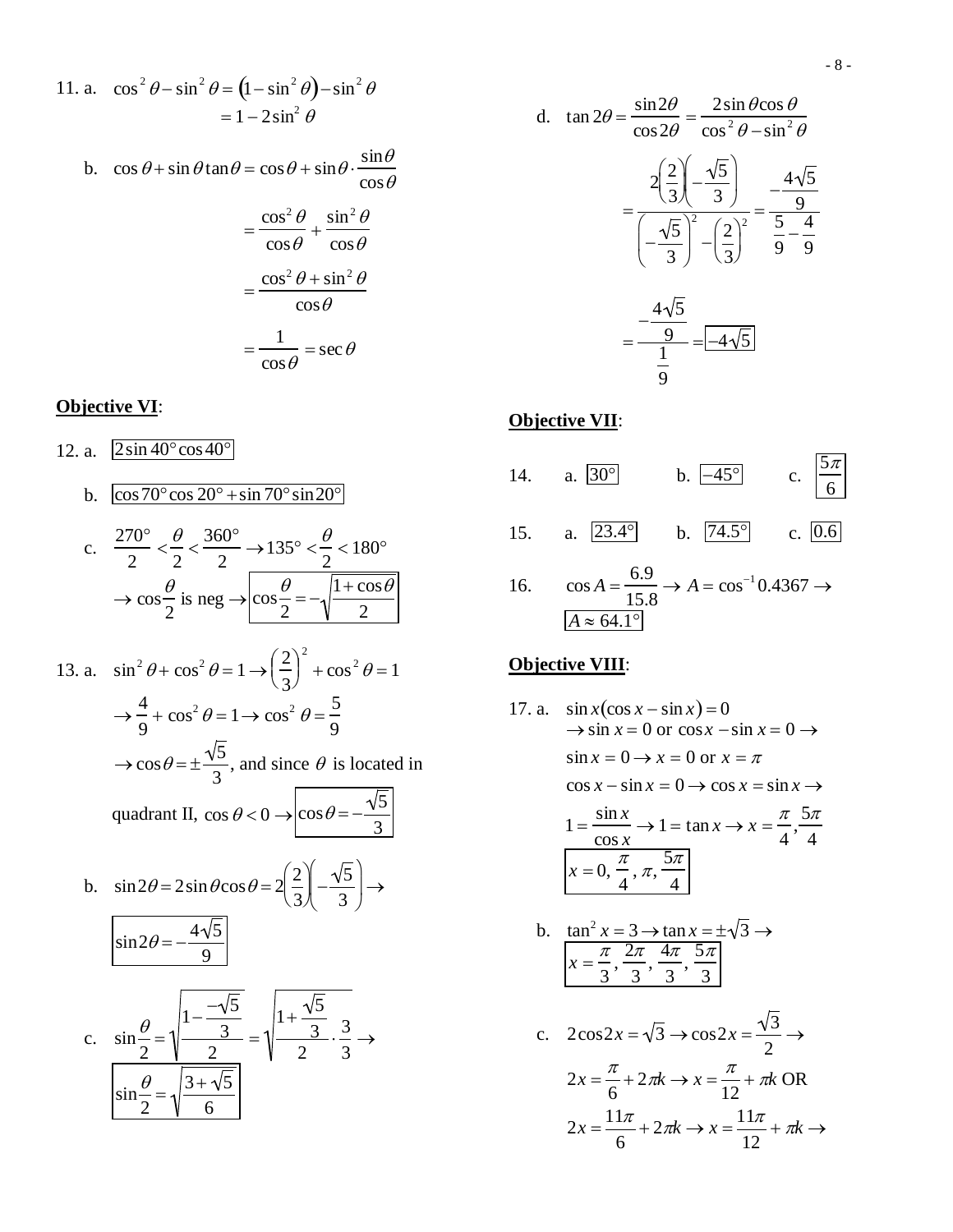18. a. 
$$
x = \frac{\pi}{12}, \frac{11\pi}{12}, \frac{13\pi}{12}, \frac{23\pi}{12}
$$
  
18. a. 
$$
x \approx 0.68, 2.88, 3.25
$$
  
b. 
$$
x \approx 0.39, 1.57
$$

#### **Objective IX:**

19. 
$$
\frac{\sin 31^{\circ}}{x} = \frac{\sin 51^{\circ}}{22.4} \rightarrow x \approx 14.8 \text{ m}
$$

- 20.  $x^2 = 8.7^2 + 12.3^2 2(8.7)(12.3)\cos 100^\circ$ <br> $x \approx 16.3 \text{ in.}$
- 21.  $a^2 = 23.1^2 + 17.9^2 2 \cdot 23.1 \cdot 17.9 \cos 27^\circ$ <br>  $a \approx 10.825 \rightarrow \frac{\sin 27^\circ}{10.825} = \frac{\sin C}{23.1} \rightarrow \boxed{C \approx 104.3^\circ}$

Note: C has to be largest angle (opposite largest side), so must be obtuse.

#### Objective X:

22. a.

| $\theta$ | C | $\pi$ | $2\pi$ |
|----------|---|-------|--------|
| R        |   | 1.59  |        |

23. a. one possibility:  $|(r,\theta) = (13, 4.32)$ 

b. 
$$
(3\sqrt{3},-3)
$$

### Objective XI:

24. a. 
$$
\sqrt{(-2)^2 + (6)^2} = 2\sqrt{10} \approx 6.32
$$
  
\n25. a.  $\sqrt{\frac{34}{\cos 149^\circ + i \sin 149^\circ}}$   
\nb.  $\sqrt{2.12 + 2.12i}$   
\n26. a.  $-6 + 3i - 10i + 5i^2 = \boxed{-11 - 7i}$   
\nb.  $\left(\frac{3 + 5i}{-2 + i}\right) \cdot \frac{-2 - i}{-2 - i} = \frac{-1 - 13i}{4 + 1} = \boxed{-\frac{1}{5} - \frac{13}{5}i}$   
\n27. a.  $5 \cdot 6 \left[\cos\left(\frac{\pi}{3} + \frac{\pi}{4}\right) + i \sin\left(\frac{\pi}{3} + \frac{\pi}{4}\right)\right] =$ 

$$
\frac{30\left(\cos\frac{7\pi}{12} + i\sin\frac{7\pi}{12}\right)}{5\left[\cos\left(\frac{\pi}{3} - \frac{\pi}{4}\right) + i\sin\left(\frac{\pi}{3} - \frac{\pi}{4}\right)\right]} = \frac{5}{6}\left(\cos\frac{\pi}{12} + i\sin\frac{\pi}{12}\right)
$$

## **Objective XII:**

|  |  |  |  | 28. a. i. $\langle 5,2 \rangle$ ii. $\langle -1,-8 \rangle$ iii. $\langle 1,-11 \rangle$ |  |  |
|--|--|--|--|------------------------------------------------------------------------------------------|--|--|
|--|--|--|--|------------------------------------------------------------------------------------------|--|--|

29. a.



30. a. 
$$
\text{mag} = \sqrt{58} \approx 7.62, \theta = 1.98 \text{ radians}
$$

b. 
$$
\text{mag} = 2\sqrt{5} \approx 4.47
$$
,  $\theta = 5.82$  radians

#### 31.

 $\langle 50\cos 30^\circ, 50\sin 30^\circ \rangle + \langle 40\cos 45^\circ, 40\sin 45^\circ \rangle$ 

$$
= \langle 43.3, 25 \rangle + \langle 28.3, 28.3 \rangle = \langle 71.6, 53.3 \rangle
$$
  
\n
$$
\text{Mag} = \sqrt{71.6^2 + 53.3^2} = 89.3 \text{ pounds}
$$
  
\n
$$
\tan \theta = \frac{53.3}{71.6} \rightarrow \boxed{\theta \approx 36.7^{\circ}}
$$
  
\n32. a.  $\boxed{-2\bar{i} + 5\bar{j}}$   
\nb.  $\langle 4\cos 90^{\circ}, 4\sin 90^{\circ} \rangle = \langle 0, 4 \rangle = 4\bar{j}$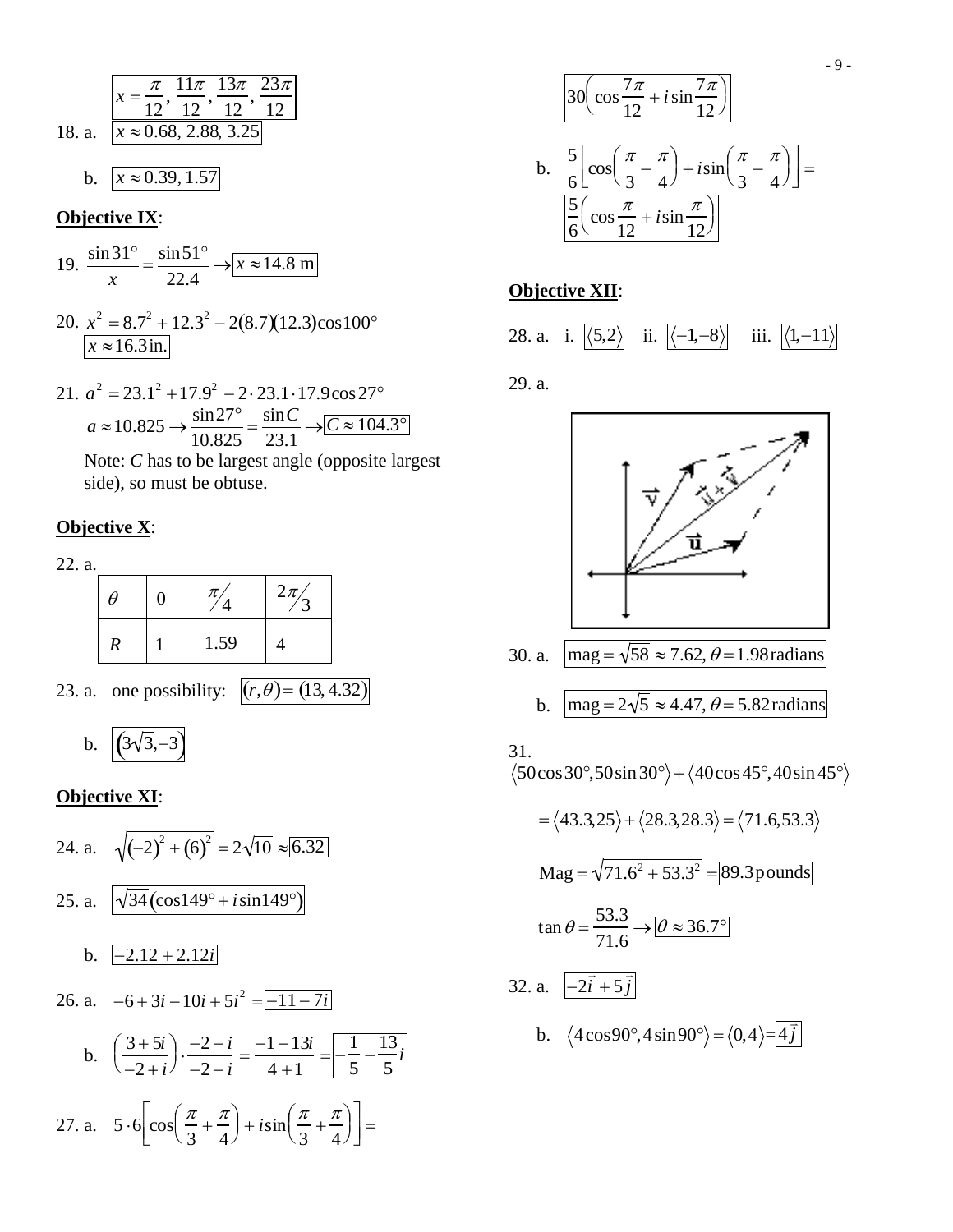### **Objective XIII**:

33. a.



## **Objective XIV**:



b. 
$$
3^2 + b^2 = 4^2 \rightarrow b = \sqrt{7}
$$
  

$$
\frac{x^2}{3^2} - \frac{y^2}{\sqrt{7^2}} = 1 \rightarrow \frac{x^2}{9} - \frac{y^2}{7} = 1
$$

$$
38. \qquad y = \pm \frac{3}{2}x
$$



b.



c.